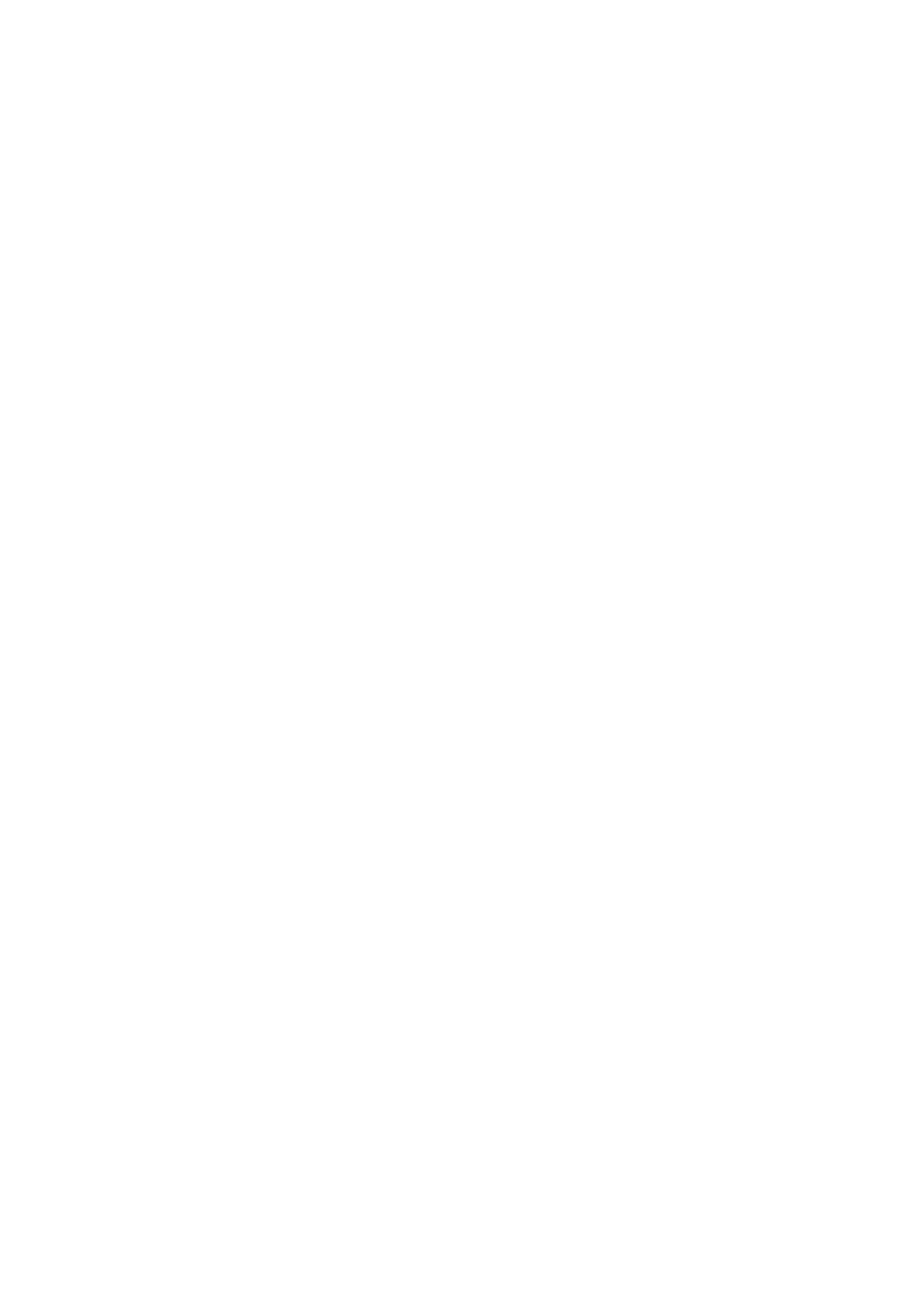### **Background**

The churchyard at St Stephen's is 'closed' and is maintained by Canterbury City Council (CCC). Under the terms of the Closed Churchyards legislation CCC is responsible for maintaining the grass, trees, boundary walls and gates as they were at the time of the closure (Figure 1 and Table 1).

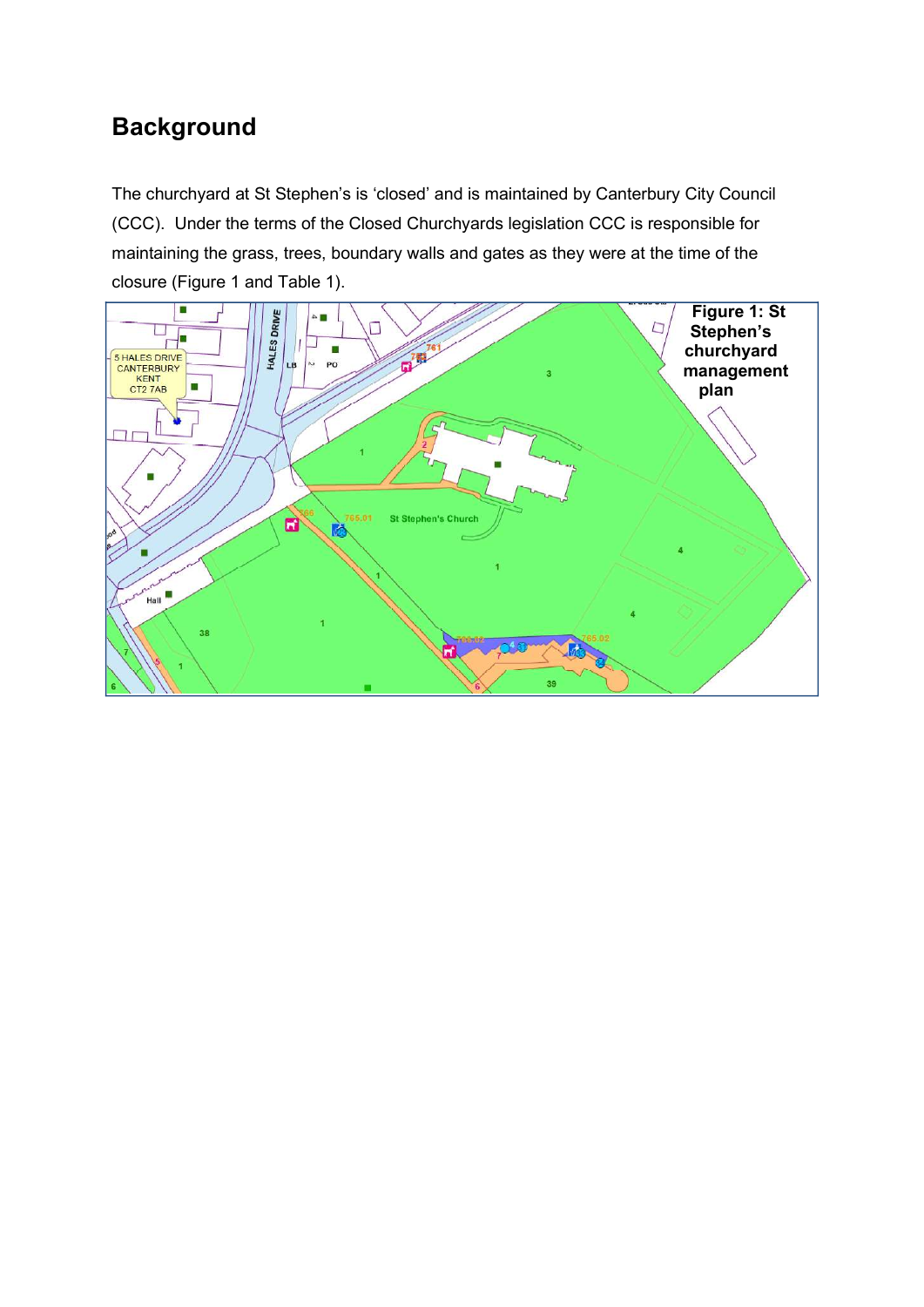| <u>rapic 1. 000 charchydru maintenance regnne</u>          |  |  |  |
|------------------------------------------------------------|--|--|--|
| <b>Maintenance schedule</b>                                |  |  |  |
|                                                            |  |  |  |
| 18 cuts per year                                           |  |  |  |
| 4 cuts per year                                            |  |  |  |
| 1 cut in April and 1 cut in July                           |  |  |  |
|                                                            |  |  |  |
| Inspected every 2 years with works carried out as required |  |  |  |
| As required in between inspections                         |  |  |  |
|                                                            |  |  |  |

Table 1: CCC churchyard maintenance regime

CCC receives no revenue from the Church and has no spare funds within the churchyard budgets to do any additional work/projects. CCC is happy to reduce the level of maintenance undertaken and would be grateful for any cost savings. On the other hand, CCC always tries to assist, where possible, for example tidying the odd overgrown patches elsewhere in the district as part of a Britain in Bloom bid. However, CCC has said that changes in maintenance would really need to be managed by the community. Like for like swaps are generally fine, so moving a path or not cutting one area but cutting another at neutral cost would be possible. For any odd, one off works it is best to contact CCC early in the financial year<sup>1</sup>.

 $<sup>1</sup>$  Information on CCC maintenance regime received via email correspondence between CCC and Peter Toon.</sup>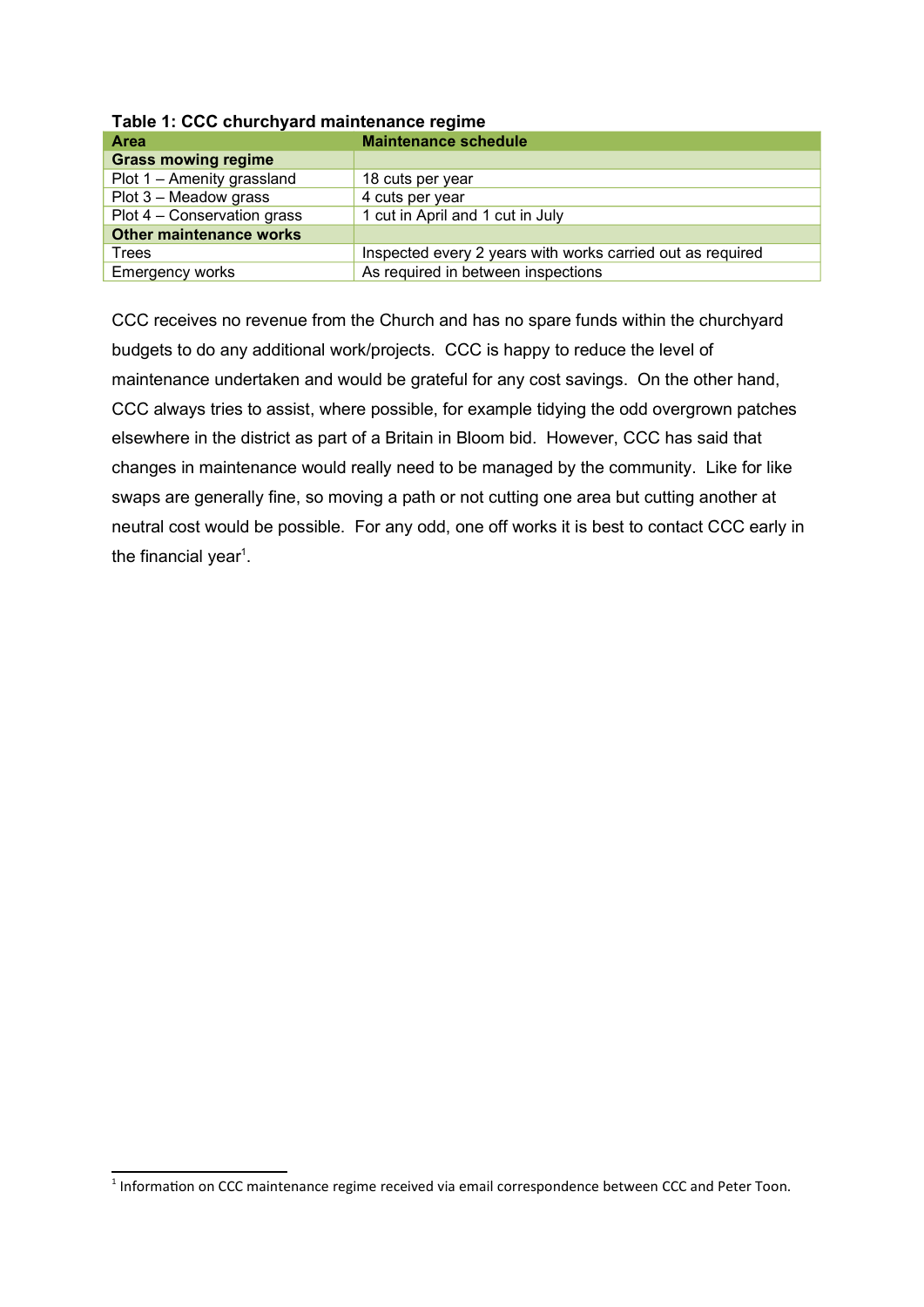#### Churchyard walkover survey

A walkover survey of the churchyard was undertaken on Wednesday  $8<sup>th</sup>$  May 2019 by the Kent and Medway Biological Records Centre (KMBRC). Surveyors were: Tony Witts, Judith Church, Hannah Cook and Teresa Redfern.

The purpose of the survey was to:

- Record the range of wildlife in the churchyard
- Identify whether there were any areas that contained rare or unusual species with specific management requirements

Weather conditions on the day were wet and overcast, meaning that there was an absence of insects flying around. Furthermore, the amenity grassland areas of the churchyard had been cut earlier in the week, which may have limited the range of plant species recorded in these areas.

#### Survey results

A list of the species recorded from field observations in the churchyard on  $8<sup>th</sup>$  May 2019 has been prepared (Appendix A). None of the species were rare meaning that there are no restrictions on management from a species perspective. Note that the list covers the species observed on the day; the absence of a species does not necessarily mean that a particular species does not occur. The record applies to the day of the visit.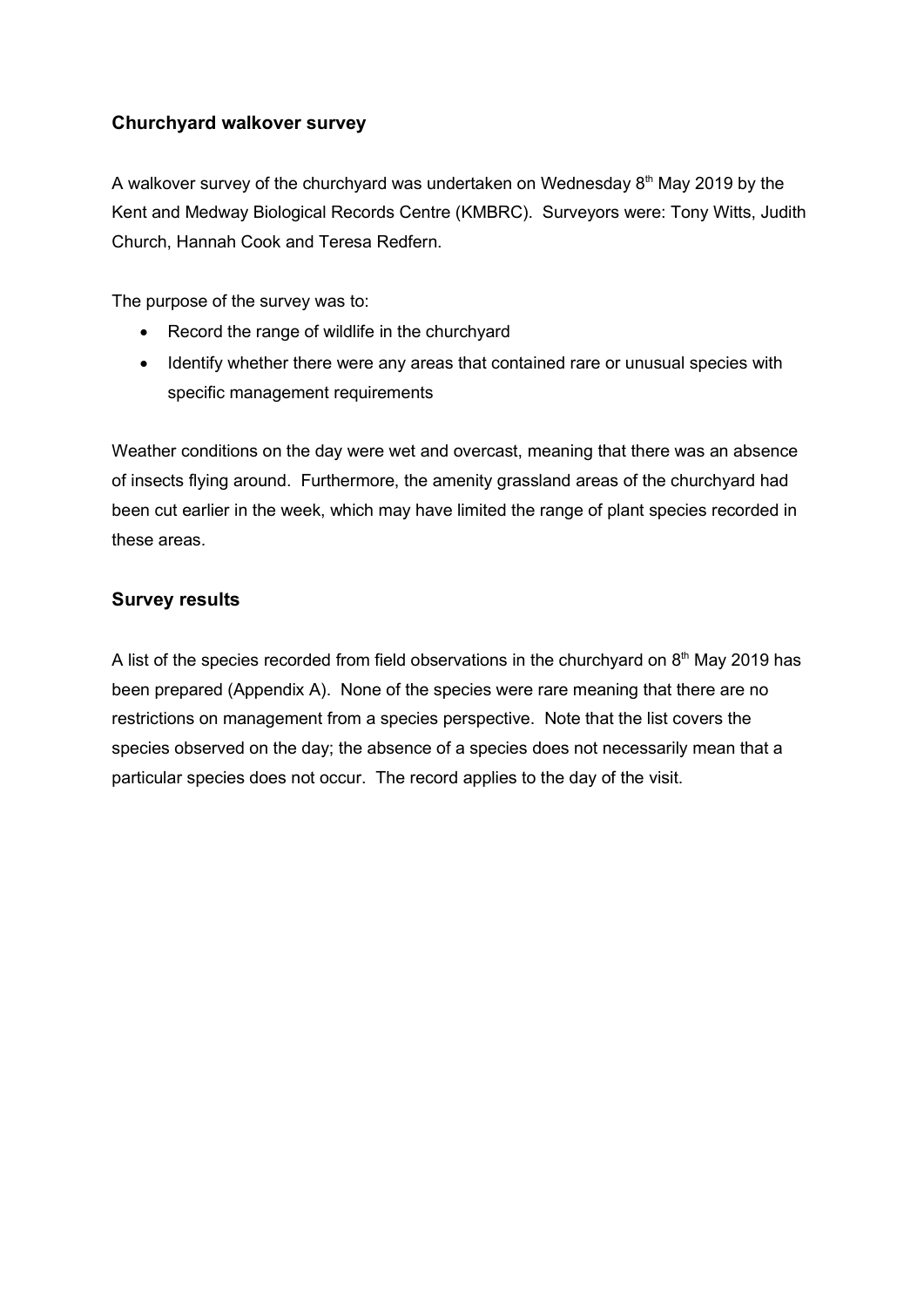#### Appendix A: List of species recorded in St Stephen's churchyard on  $8<sup>th</sup>$  May 2019

| <b>Species Name</b>        | <b>Common name</b>            | <b>Notes</b>  |
|----------------------------|-------------------------------|---------------|
| <b>Fungi</b>               |                               |               |
| Phoma samararum            | A fungus                      | On ash fruits |
| Diaporthe samaricola       | A fungus                      | On ash fruits |
| Uromyces muscari           | A fungus                      |               |
| Puccina lagenophorae       | A fungus                      |               |
| Puccinia distincta         | A fungus                      |               |
| <b>Ferns</b>               |                               |               |
| Asplenium adiantum         | Spleenwort                    |               |
| <b>Flowering plants</b>    |                               |               |
|                            |                               |               |
|                            |                               |               |
| Achillea millefolium       | Yarrow                        |               |
| Aegopodium podagraria      | Ground-elder                  |               |
|                            |                               |               |
| Alliaria petiolata         | Garlic mustard                |               |
| Anthriscus sylvestris      | Cow parsley                   |               |
| Arum maculatum             | Lords-and-ladies              |               |
| Ballota nigra              | <b>Black horehound</b>        |               |
| <b>Bellis perennis</b>     | Daisy                         |               |
| Cardamine flexuosa         | Wavy bitter-cress             |               |
| Cardamine pratensis        | Cuckoo flower                 |               |
| Carex pendula              | Pendulous sedge               |               |
| Cerastium fontanum         | Common mouse-ear              |               |
| Cerastium glomeratum       | Sticky mouse-ear              |               |
| Chelidonium majus          | Greater celandine             |               |
|                            |                               |               |
| Euphorbius peplus          | Petty spurge                  |               |
| Euphorbia lathyris         | Caper spurge                  |               |
| Epilobium montanum         | <b>Broadleaved willowherb</b> |               |
|                            |                               |               |
| Fragaria vesca             | Wild strawberry               |               |
|                            |                               |               |
| Galium aparine             | Cleavers                      |               |
| Geranium dissectum         | Cut-leaved crane's-bill       |               |
| Geranium robertianum       | <b>Herb Robert</b>            |               |
| Geum urbanum               | Wood avens                    |               |
| Glechoma hederacea         | Ground ivy                    |               |
| Hedera helix               | Ivy                           |               |
| Humulus lupulus            | Hop                           |               |
| Hyacinthoides hispanica    | Spanish bluebell              |               |
| Hyacinthoides non-scriptus | Bluebell                      |               |
|                            |                               |               |
| Lamium purpureum           | Red dead-nettle               |               |
| Luzula campestris          | Field wood-rush               |               |